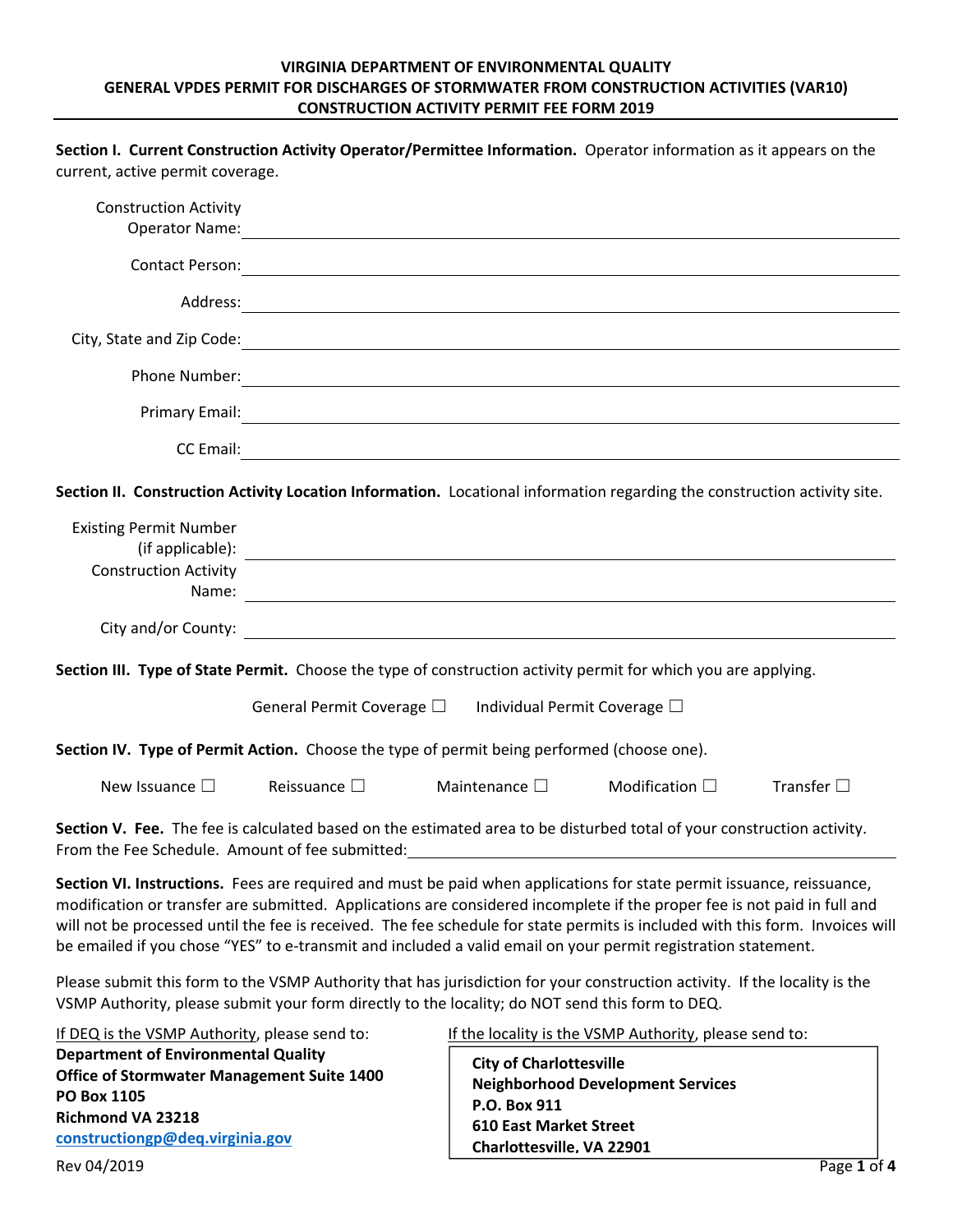## **VIRGINIA DEPARTMENT OF ENVIRONMENTAL QUALITY GENERAL VPDES PERMIT FOR DISCHARGES OF STORMWATER FROM CONSTRUCTION ACTIVITIES (VAR10) CONSTRUCTION ACTIVITY PERMIT FEE SCHEDULE**

**A. Individual Permits.** The fee for filing a state permit application for a Construction Activity Individual Permit issued by the Board is as follows: (NOTE: Individual permittees pay an annual permit maintenance fee instead of a reapplication fee. The permittee is billed separately by DEQ for the annual permit maintenance fee.)

| TYPE OF STATE PERMIT                                          | <b>ISSUANCE</b> |
|---------------------------------------------------------------|-----------------|
| Individual Permit for Discharges from Construction Activities | \$15,000        |

**B. Registration Statements.** The fee for filing a state permit application (registration statement) for coverage under a Construction Activity General Permit issued by the Board, including a state or federal agency that does not administer a project in accordance with approved annual standards and specifications, is as follows:

| TYPE OF STATE PERMIT                                                                                                                                                                                                                   | <b>ISSUANCE</b> |
|----------------------------------------------------------------------------------------------------------------------------------------------------------------------------------------------------------------------------------------|-----------------|
| General / Stormwater Management - Small Construction Activity/Land Clearing (Areas within<br>common plans of development or sale with land-disturbance acreage less than one acre)                                                     | \$290           |
| General / Stormwater Management - Small Construction Activity/Land Clearing (Sites or areas<br>within common plans of development or sale with land-disturbance acreage equal to or greater<br>than one acre and less than five acres) | \$2,700         |
| General / Stormwater Management - Large Construction Activity/Land Clearing (Sites or areas<br>within common plans of development or sale with land-disturbance acreage equal to or greater<br>than five acres and less than 10 acres) | \$3,400         |
| General / Stormwater Management - Large Construction Activity/Land Clearing (Sites or areas<br>within common plans of development or sale with land-disturbance acreage equal to or greater<br>than 10 acres and less than 50 acres)   | \$4,500         |
| General / Stormwater Management - Large Construction Activity/Land Clearing (Sites or areas<br>within common plans of development or sale with land-disturbance acreage equal to or greater<br>than 50 acres and less than 100 acres)  | \$6,100         |
| General / Stormwater Management - Large Construction Activity/Land Clearing (Sites or areas<br>within common plans of development or sale with land-disturbance acreage equal to or greater<br>than 100 acres)                         | \$9,600         |

The fee for filing a state permit application (registration statement) for coverage under a Construction Activity General Permit issued by the Board for a state or federal agency that administers a project in accordance with approved annual standards and specifications is as follows:

| TYPE OF STATE PERMIT                                                                                                                                                                                             | <b>ISSUANCE</b> |
|------------------------------------------------------------------------------------------------------------------------------------------------------------------------------------------------------------------|-----------------|
| Construction General / Stormwater Management - Phase I Land Clearing ("Large" Construction<br>Activity - Sites or common plans of development or sale equal to or greater than 5 acres)                          | \$750           |
| Construction General / Stormwater Management - Phase II Land Clearing ("Small"<br>Construction Activity - Sites or common plans of development or sale equal to or greater than 1<br>acre and less than 5 acres) | \$450           |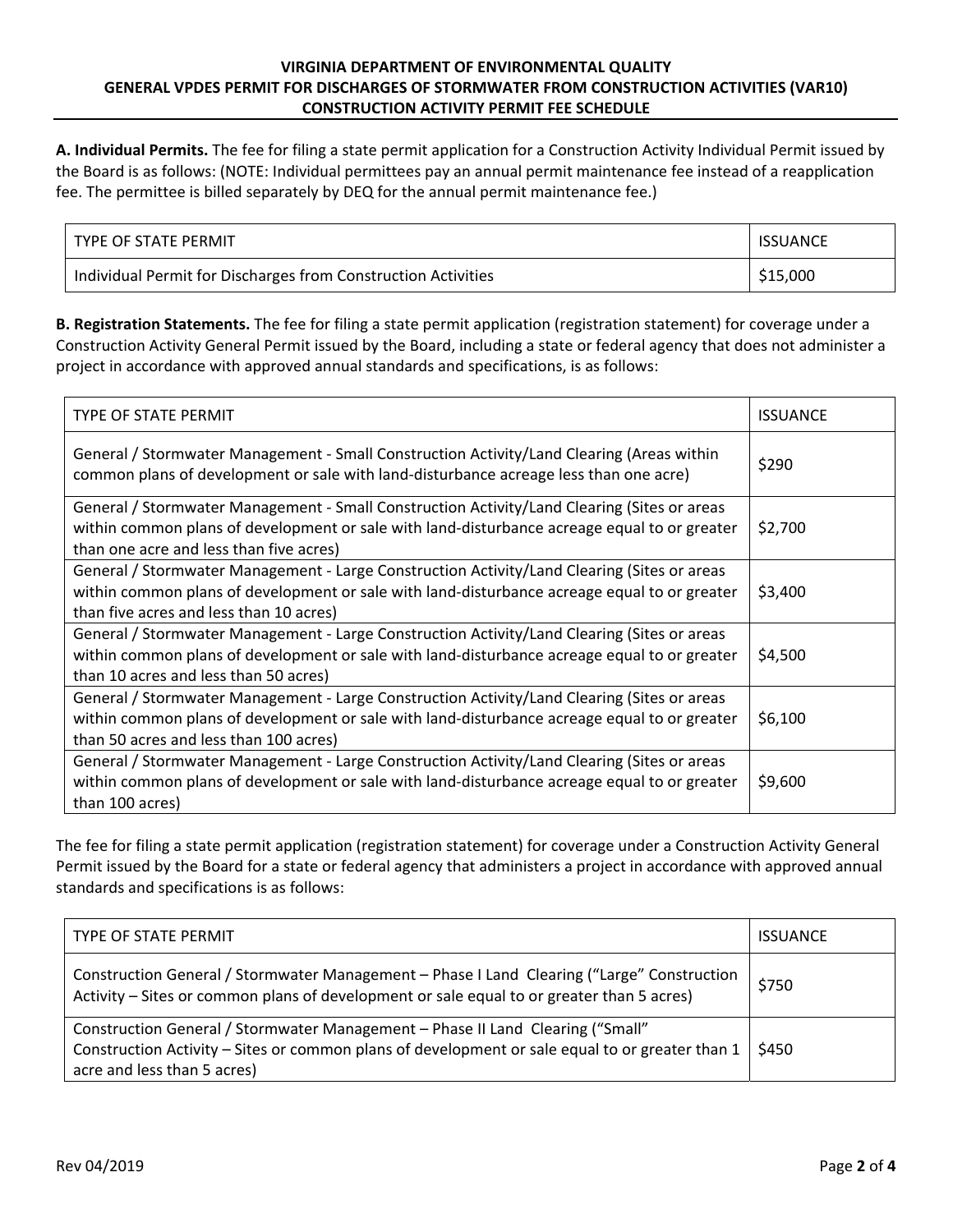## **VIRGINIA DEPARTMENT OF ENVIRONMENTAL QUALITY GENERAL VPDES PERMIT FOR DISCHARGES OF STORMWATER FROM CONSTRUCTION ACTIVITIES (VAR10) CONSTRUCTION ACTIVITY PERMIT FEE SCHEDULE**

**C. State Permit Modification or Transfer Fees.** The following fees apply to the modification or transfer of a Construction Activity Individual Permit or a Construction Activity General Permit issued by the Board. The fee assessed shall be based on the total disturbed acreage of the construction activity. In addition to the state permit modification fee, modifications resulting in an increase in total disturbed acreage shall pay the difference in the initial Construction Activity General Permit fee paid and the Construction Activity General Permit fee that would have applied for the total disturbed acreage in Section B above.

| <b>TYPE OF STATE PERMIT</b>                                                                                                                                                                                                            | <b>MODIFICATION</b> |
|----------------------------------------------------------------------------------------------------------------------------------------------------------------------------------------------------------------------------------------|---------------------|
| General / Stormwater Management – Small Construction Activity/Land Clearing (Areas within<br>common plans of development or sale with land disturbance acreage less than one acre)                                                     | \$20                |
| General / Stormwater Management - Small Construction Activity/Land Clearing (Sites or areas<br>within common plans of development or sale with land-disturbance acreage equal to or greater<br>than one and less than five acres)      | \$200               |
| General / Stormwater Management – Large Construction Activity/Land Clearing (Sites or areas<br>within common plans of development or sale with land-disturbance acreage equal to or greater<br>than five acres and less than 10 acres) | \$250               |
| General / Stormwater Management - Large Construction Activity/Land Clearing (Sites or areas<br>within common plans of development or sale with land-disturbance acreage equal to or greater<br>than 10 acres and less than 50 acres)   | \$300               |
| General / Stormwater Management – Large Construction Activity/Land Clearing (Sites or areas<br>within common plans of development or sale with land-disturbance acreage equal to or greater<br>than 50 acres and less than 100 acres)  | \$450               |
| General / Stormwater Management - Large Construction Activity/Land Clearing (Sites or areas<br>within common plans of development or sale with land-disturbance acreage equal to or greater<br>than 100 acres)                         | \$700               |
| Individual Permit for Discharges from Construction Activities                                                                                                                                                                          | \$5,000             |

**D. State Permit Maintenance Fees.** The following annual state permit maintenance fees apply to each state permit identified below, including expired permits that have been administratively continued. No annual state permit maintenance fee is required for coverage under a Construction Activity General Permit for a state or federal agency that administers a project in accordance with approved annual standards and specifications.

| TYPE OF STATE PERMIT                                                                                                                                                                                                                   | <b>MAINTENANCE</b> |
|----------------------------------------------------------------------------------------------------------------------------------------------------------------------------------------------------------------------------------------|--------------------|
| General / Stormwater Management – Small Construction Activity/Land Clearing (Areas within<br>common plans of development or sale with land disturbance acreage less than one acre)                                                     | \$50               |
| General / Stormwater Management – Small Construction Activity/Land Clearing (Sites or areas<br>within common plans of development or sale with land-disturbance acreage equal to or greater<br>than one and less than five acres)      | \$400              |
| General / Stormwater Management - Large Construction Activity/Land Clearing (Sites or areas<br>within common plans of development or sale with land-disturbance acreage equal to or greater<br>than five acres and less than 10 acres) | \$500              |
| General / Stormwater Management – Large Construction Activity/Land Clearing (Sites or areas<br>within common plans of development or sale with land-disturbance acreage equal to or greater<br>than 10 acres and less than 50 acres)   | \$650              |